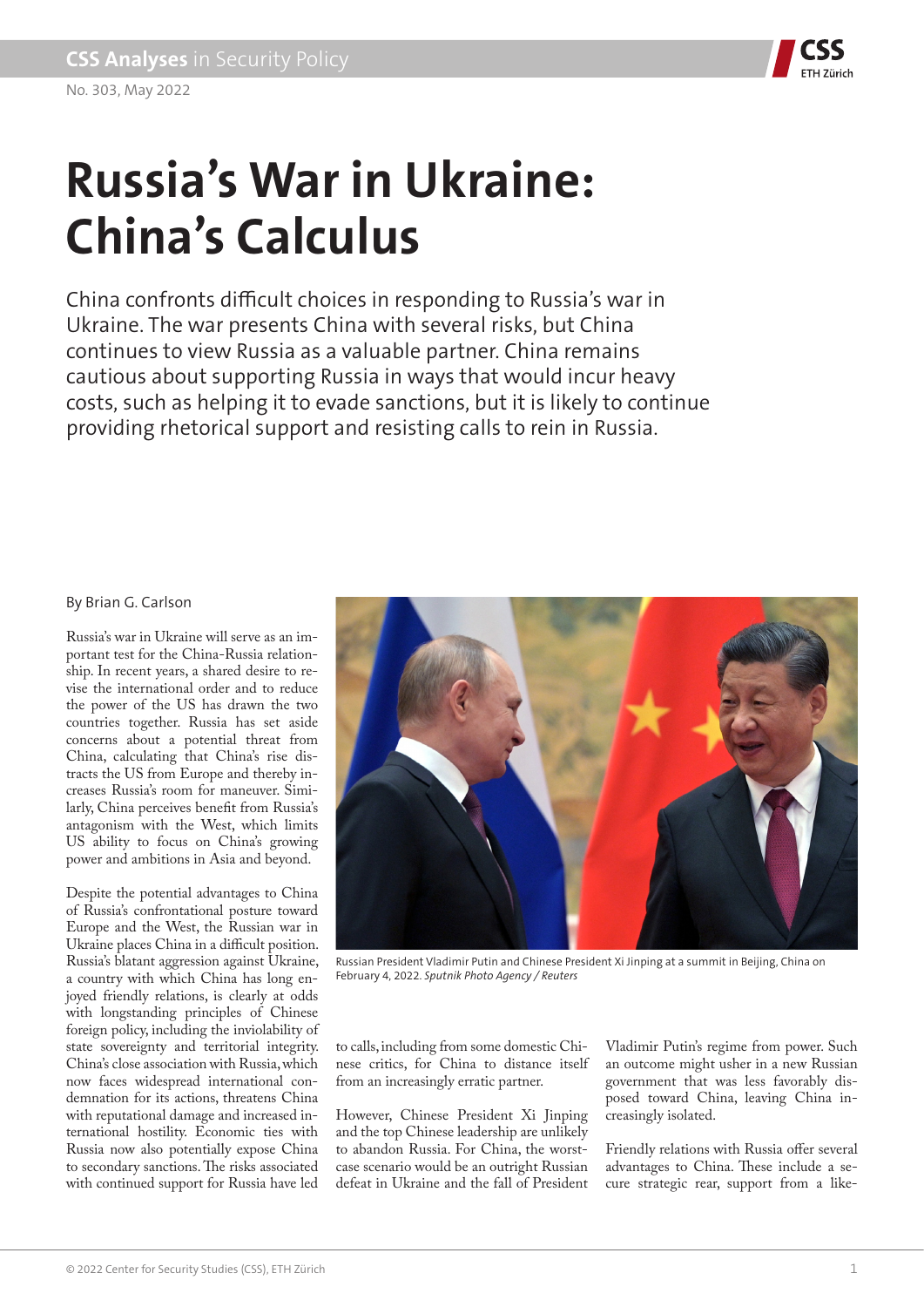minded partner, and access to Russian weapons and energy resources. China is preparing for intensified strategic competition with the US in the years ahead. Under these circumstances, China's leadership perceives little benefit in helping the US to rein in China's own close partner. China is likely to be cautious about taking steps that would cause undue harm to its own international image and economic interests, such as providing Russia with weapons or helping it to evade sanctions. Nevertheless, Chinese leaders are likely to place a high priority on maintaining what they still consider a valuable partnership.

#### **Untying the Bell from the Tiger**

China's actions leading up to and following Russia's invasion of Ukraine demonstrated the desire of the country's leadership to of-

fer diplomatic support to Russia while avoiding steps that would harm China. The result has been a difficult balancing act. In the period preceding

Russia's invasion on February 24, US officials reportedly shared intelligence with their Chinese counterparts predicting a Russian invasion and urged them to put pressure on Russia to desist. However, Chinese officials dismissed these warnings.

In early February, Putin traveled to Beijing, where he and Xi held a summit at the opening ceremony of the Winter Olympics. On February 4, they issued a joint declaration asserting that their countries' friendship had "no limits" and that their cooperation had no "forbidden zones." In this joint declaration, China and Russia expressed solidarity on a range of topics, including both European and Asian security issues. The document made no specific mention of Ukraine. According to some indications, Xi and other Chinese officials may not have been fully aware of Russia's plans for a large-scale invasion. For example, China made no plans to evacuate its citizens from Kyiv and other cities in Ukraine until the invasion was already under way. Nevertheless, the joint declaration expressed China's support for Russia's views on European security, including its opposition to any further NATO expansion. According to news reports citing US intelligence, China requested that Russia delay any military action against Ukraine until after the end of the Olympics.

In the days immediately before and after the invasion, China argued in favor of diplomacy to resolve the crisis. Speaking by video to the Munich Security Conference on February 19, Chinese Foreign Minister Wang Yi called for a diplomatic solution based on the Minsk agreements. Wang also reiterated China's support for the sovereignty and territorial integrity of all countries, pointedly adding that "Ukraine is no exception." The day after the invasion, Xi spoke by phone with Putin and called for a quick end to the war and a diplomatic solution.

Despite these statements, China took no visible steps to pressure Russia to end the war, even as international criticism mounted and as Ukraine appealed to China for help. China neither endorsed Russia's invasion nor condemned it. In fact, China declined to refer to the attack as an invasion. China abstained from votes in the UN Security Council and General Assembly to

## China neither endorsed Russia's invasion nor condemned it.

condemn Russia's actions. China also criticized the imposition of sweeping international sanctions on Russia. On March 7, speaking to China's annual legislative session, Wang asserted that the friendship between the Chinese and Russian people remained "rock-solid."

Days later, citing US administration officials, Western media sources reported that Russia had requested weapons and economic assistance from China. Both Russia and China denied these reports. The US warned China that it would face severe penalties for any assistance that it offered to Russia. During a phone call on March 18 with US President Joe Biden, Xi resisted calls for pressure on Russia and assigned blame for the crisis to the US, citing a Chinese proverb: "Let he who tied the bell on the tiger take it off." During the China-EU video summit on April 1, Xi said that China would pursue peace, but in its own way. European leaders left the meeting with little reason to believe that China would rein in Russia.

In terms of material support, China's response has also been measured. Agreements that Putin and Xi reached during their summit in early February are proceeding as planned. For example, the two countries agreed on the construction of a new gas pipeline from the Russian Far East to China's Northeast. China also agreed to import wheat from all regions of Russia. Shortly after the invasion, however, Russian sources reported that they were unable

to purchase spare parts for civilian aircraft from China. In the technology sector, China's continued dependence on Western technologies was likely to limit its willingness to assist Russia. However, three Chinese state-owned energy companies were reportedly in talks to purchase Shell Oil's stake in the Sakhalin-2 liquefied natural gas project.

Russia's war in Ukraine confronts China with important choices about its future strategic orientation. China appears likely to offer diplomatic and rhetorical support to Russia while remaining cautious about providing material support that could incur heavy costs for China. Such an approach is not without risks, however.

#### **Risks of Sticking with Russia**

In recent years, as China has strengthened its relationship with Russia, one potential downside has always been that Russia's penchant for risk-taking, at times bordering on recklessness, could eventually cause problems for China. Russia's willingness to challenge the West and the international order could serve China's interests, but perhaps only within certain bounds. If Russia had achieved a quick victory in Ukraine, then China might have viewed this as a tolerable result. Once it became clear that Russia had failed to achieve its initial objectives and that the war would not end quickly, the risks for China became increasingly apparent.

One risk was that Russia's actions would stimulate international opposition that would eventually target China as well. The war had the potential to revive the transatlantic relationship and US leadership in the world. It could also stimulate efforts by the world's democracies to oppose autocracies. Such developments could lay the groundwork for efforts to counter not only Russia, but also the growing power and ambitions of China. Russia's invasion provoked a strong reaction in Europe, prompting Germany and other countries to increase defense spending and spurring Finland and Sweden to consider joining NATO. Western countries, along with several major countries in Asia and other parts of the world, imposed sweeping economic sanctions on Russia.

The world was far from being united in opposition to Russia, with India and other notable countries withholding criticism and opting out of sanctions. Nevertheless, the magnitude of the international response served as a warning of what China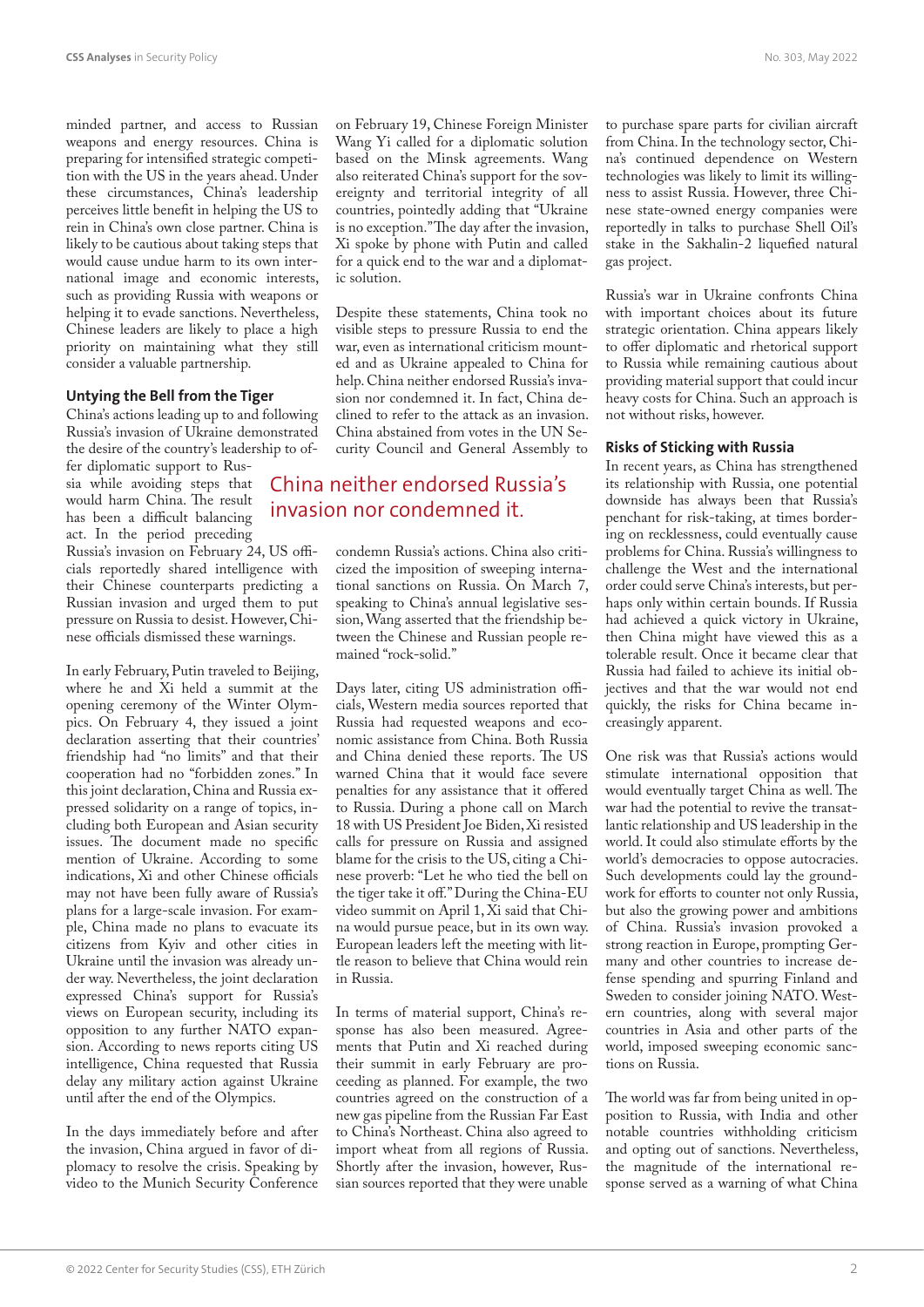itself could eventually face. China is already concerned about this. Two years ago, following the outbreak of the COVID-19 pandemic, a Chinese government think tank reported that China faced levels of international hostility unseen since the Tiananmen Square crackdown in 1989. If China were to place itself too squarely on Russia's side during its war in Ukraine, then this could cause further damage to China's international image.

Another risk is that Russia's war in Ukraine could turn out badly from China's perspective. One scenario, already mentioned above, is a Russian defeat that could cause the destabilization of Putin's regime or even its fall from power. Putin and Xi appear to enjoy a close personal relationship, as well as similar views on domestic governance and the international system. These are important factors in the close relationship that their countries have built. A new Russian government, depending on its character, might conclude that China's growing power poses a threat to Russia that could no longer be ignored. In this case, Russia might seek to improve relations with the West as a counterbalance to China. Such an outcome would deprive China of its secure strategic rear and create the risk of encirclement by countries harboring varying degrees of hostility toward China.

Other scenarios for the war in Ukraine could also prove risky for China. If Putin were to use chemical or especially nuclear weapons, then China's diplomatic support for Russia could become increasingly untenable. If Russia's war in Ukraine were to escalate into a wider European war, possibly involving the Russian use of nuclear weapons against NATO countries, then China would have difficulty remaining on the sidelines. Such doomsday scenarios would result in a disaster for humanity, including for China. With these grim considerations in mind, some Chinese commentary argued that China should withdraw its support from Russia. An op-ed in mid-March by Shanghai scholar Hu Wei, which circulated widely in China before being censored, argued that China should cast Russia aside before it was too late to avoid serious damage to China's position.

#### **Benefits of Sticking with Russia**

Despite these risks, China still had reasons to maintain its support for Russia. Although Russia had to abandon its initial war aims of seizing Kyiv and toppling the Ukrainian government, by mid-April it adopted a new strategy featuring a sustained assault on the Donbas region. The war's outcome remained far from certain, but Russia appeared to stand a chance of achieving at least some of its objectives. Russia might be able to secure a settlement in which Ukraine would accept neutrality, abandon its efforts to join NATO, and recognize Russia's annexation of Crimea and the autonomous status of the Donetsk and Luhansk regions in the Donbas. A protracted conflict without a settlement could also achieve Russia's main goal of preventing Ukraine from integrating with Western institutions.

If Russia is able to achieve an outcome that is roughly favorable from its standpoint, then it could demonstrate its continued value to China. Russia would retain the ability to threaten European security, drawing US attention and military resources to Europe and complicating US efforts to focus on China. The prospect of a two-front war in Europe and Asia, which depends on the maintenance of a powerful Russian

military, presents the US with a strategic dilemma from which China stands to benefit. The Russian military's performance in Ukraine strongly suggests that many prewar assessments

overestimated its strength. However, if Russia is able to salvage its effort in Ukraine and achieve some of its objectives, then the Russian military would continue to pose a formidable threat to the Baltics and other points along NATO's eastern flank.

Even if Russia fails to achieve most of its objectives in Ukraine, outcomes short of outright Russian defeat could still redound to China's benefit. The longer the war continues, and the greater the damage that Russia suffers to its economy and military forces, the more dependent it is likely to become on China. Such an outcome would give China the upper hand in the relationship and relegate Russia to the role of junior partner, even more than it already is, potentially giving China access to Russian natural resources and weapons on favorable terms. China could also become the dominant power in Eurasia, easing the path for achieving its ambitions for the Belt and Road Initiative (BRI). However, China would not wish to see Russia weakened to an extent that would prevent it from posing a threat to Europe.

In addition to these strategic considerations, domestic politics in China also provide strong incentives for Xi to maintain his support for Russia. Later this year, at the 20th National Congress of the Chinese Communist Party, Xi will attempt to win support for his third term as general secretary. According to recent custom, Xi should step down this year after serving two fiveyear terms. However, in 2018 Xi secured the removal of presidential term limits, potentially allowing him to serve as leader for life. If Xi were to reverse course and abandon Russia in advance of the congress, this would be tantamount to admitting a mistake. In a system that now approximates one-man rule, such an admission could be fatal to Xi's domestic power.

#### **Reverberations for China**

Russia's war in Ukraine confronts China with important questions not only about its relationship with Russia, but also about its own strategic course in the coming years. One important question concerns the implications for China's approach toward Taiwan. Given the two-front war dilemma that the US faces, Russian aggression in Europe might tempt China to seize the

## Domestic politics in China also provide strong incentives for Xi to maintain his support for Russia.

opportunity to attack Taiwan while the US is distracted. NATO has renounced the option of using military force against Russia in Ukraine, which is not a member of the alliance. However, if war were eventually to break out between NATO and Russia, then the two-front war dilemma would become acute. In this case, an attempt to seize Taiwan by force could become enticing for Chinese leaders.

In the near term, Russia's military failures in Ukraine would appear to discourage a Chinese attack on Taiwan. The struggles that Russia has faced in Ukraine might foreshadow some of the difficulties confronting a Chinese invasion of Taiwan. Unlike Russia, which was able to invade Ukraine directly across land borders, China would have to mount an amphibious assault across the Taiwan Strait, which is 160 kilometers wide at its narrowest point, in order to attack Taiwan. The fierce resistance that Ukrainians have mounted against invading Russian forces, as well as the success of Ukraine's Western-provided weapons against Russian arms, could also preview the likely Taiwanese resistance against a Chinese assault. China's military still relies heavily on Russian weapons systems. Unlike Russia in the case of Ukraine,